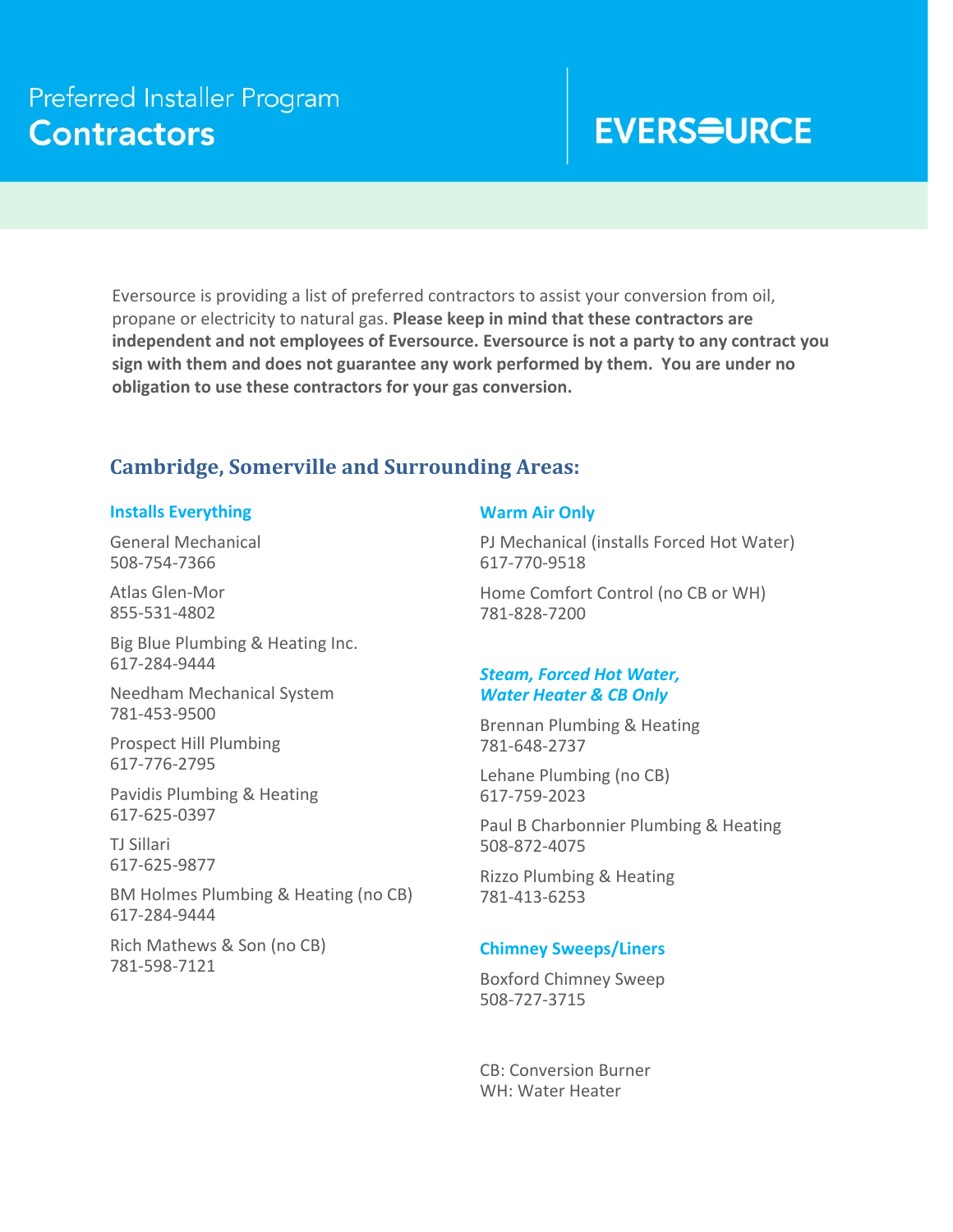## **Hyde Park, Dedham and Surrounding Areas:**

#### **Installs Everything**

General Mechanical 508‐754‐7366

Atlas Glen‐Mor 855‐531‐4802

Cooling Unlimited 781‐944‐1030

Kerivan‐Lane 781‐444‐0279

Needham Mechanical System 781‐453‐9500

Quarry Hills Plumbing & HVAC 617‐939‐3140

Rich Mathews & Son (no CB) 781‐598‐7121

CB: Conversion Burner WH: Water Heater

#### **Warm Air Only**

PJ Mechanical (installs Forced Hot Water) 617‐770‐9518

Home Comfort Control (no CB or WH) 781‐828‐7200

#### *Steam, Forced Hot Water, Water Heater & CB Only*

Lehane Plumbing (no CB) 617‐759‐2023

Martins Plumbing (no CB or steam) 781‐247‐5511

O'Neil Plumbing 617‐445‐1717

Paul B Charbonnier Plumbing & Heating 508‐872‐4075

Rizzo Plumbing & Heating 781‐413‐6253

#### **Chimney Sweeps/Liners**

Boxford Chimney Sweep 508‐727‐3715

Tootle Chimney Sweep 508‐990‐7870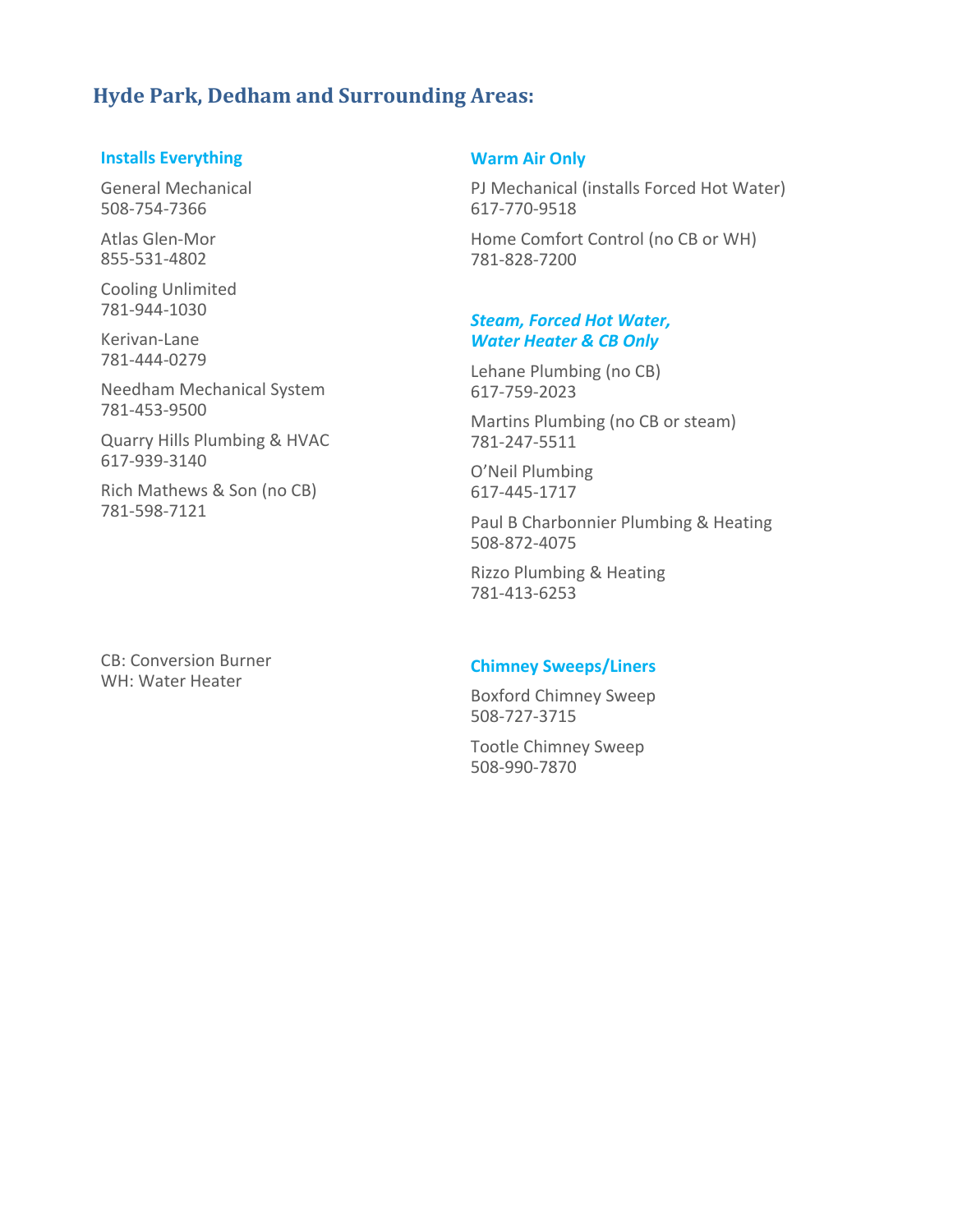### **New Bedford, Plymouth and Surrounding Areas:**

#### **Installs Everything**

General Mechanical 508‐754‐7366

Atlas Glen‐Mor(Plymouth Area) 855‐531‐4802

Cape Cod Gas and Heating (no steam or CB) 508‐539‐9303

Brodeur& Sons Inc. (no WH) 508‐995‐5151

Climate Concepts (no CB or WH) 508‐880‐8877

Daigle Plumbing & Heating 508‐400‐2856

Dan Maybruck Plumbing & Heating 800‐881‐2959

Quarry Hills Plumbing & HVAC 617‐939‐3140

Suburban Heating & Cooling (no WH) 508‐676‐3574

Stephen Roberts Gas Heat & AC (no steam) 508‐648‐0900

#### **Warm Air Only**

Vangel Refrigeration (no WH) 508‐992‐3821

#### *Steam, Forced Hot Water, Water Heater & CB Only*

Lehane Plumbing (no CB) (Plymouth only) 617‐759‐2023

Rizzo Plumbing & Heating (Plymouth only) 781‐413‐6253

#### **Chimney Sweeps/Liners**

Tootle Chimney Sweep 508‐990‐7870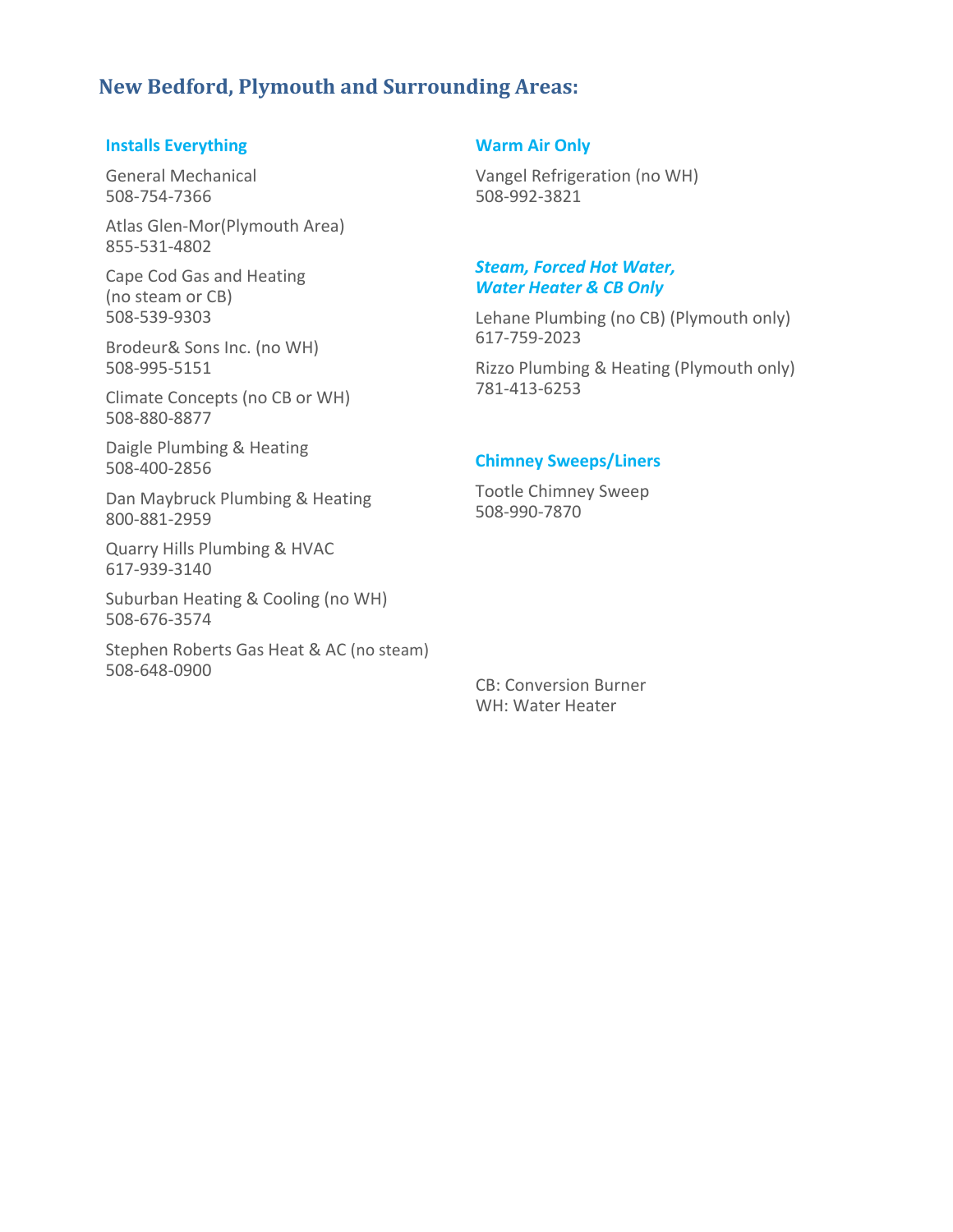## **Southboro and Surrounding Areas:**

#### **Installs Everything**

General Mechanical 508‐754‐7366

Atlas Glen‐Mor 855‐531‐4802

Fire & Ice Heating, Cooling & Plumbing 617‐594‐7323

Henry Pacific Plumbing & Heating (no CB) 508‐485‐5667

Kerivan‐Lane 781‐444‐0279

Needham Mechanical System 781‐453‐9500

Petro Heating 800‐870‐4645

Rodenhiser (no CB) 508‐429‐9589

Fresolo Plumbing & Heating 508‐752‐0045

Landry Mechanical 774‐248‐4123

#### **Warm Air Only**

Thackaberry Heating & Cooling 508‐478‐3825

Home Comfort Control (no CB or WH) 781‐828‐7200

#### *Steam, Forced Hot Water, Water Heater & CB Only*

Green Plumbing & Heating 508‐429‐3242

Lehane Plumbing (no CB) 617‐759‐2023

Martins Plumbing (no CB or steam) 781‐247‐5511

Paul B Charbonnier Plumbing & Heating 508‐872‐4075

Rizzo Plumbing & Heating 781‐413‐6253

All Phases Plumbing & Heating 978‐368‐3226